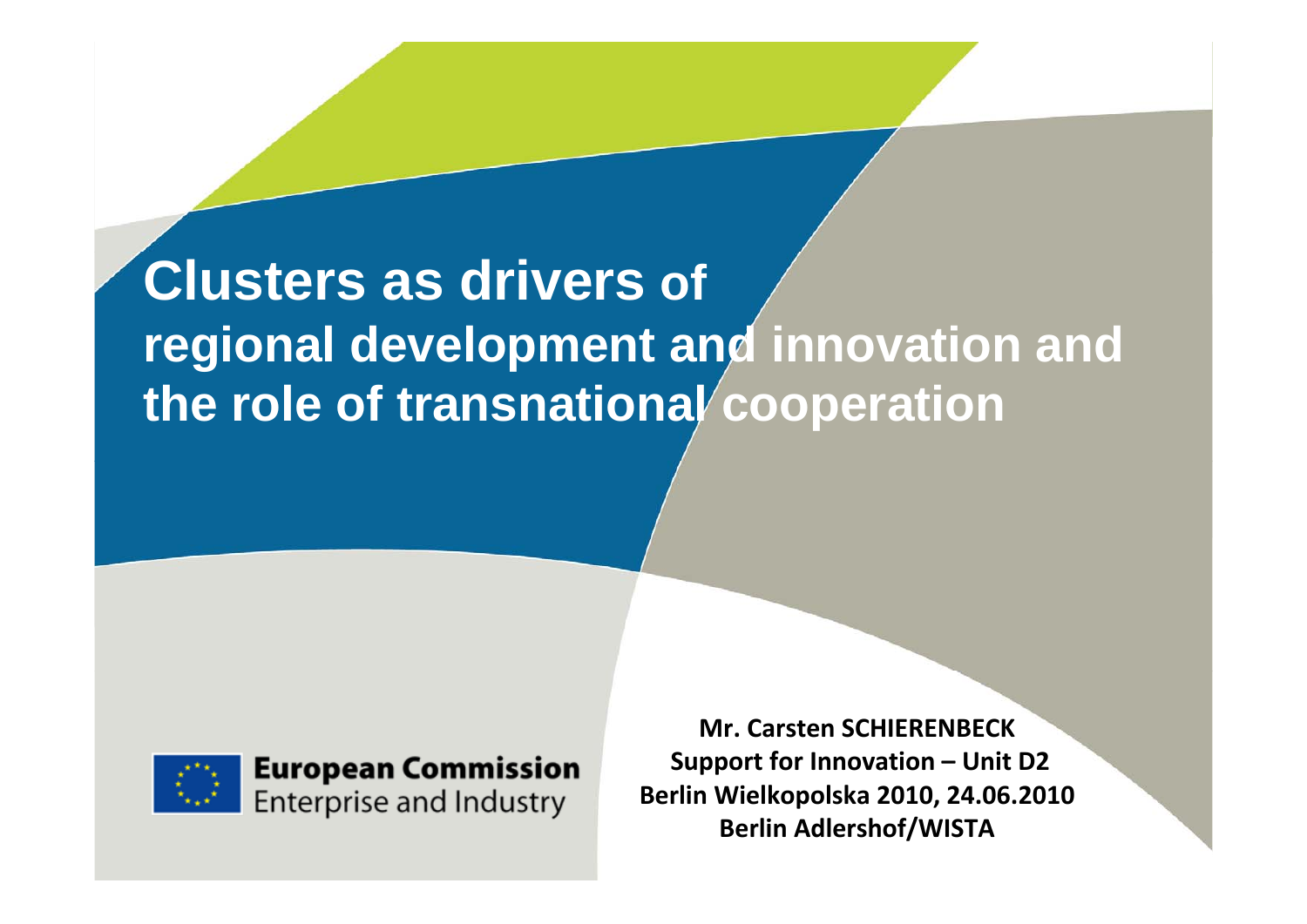*Support of clusters in light of the Europe 2020 strategy* 

# $m$ isión Europea Eur $\mathbf{F} \mathbf{U} \mathbf{R} \mathbf{O} \mathbf{P} \mathbf{E}$  2020

A European strategy for smart, sustainable and inclusive growth

**Flagship Initiative: "Innovation Union"**

**Flagship Initiative: "An industrial policy for the globalisation era"** 

**To promote knowledge partnerships and strengthen links between education, business, research and innovation**

**To improve the business environment, especially for SMEs, including through the promotion of clusters** 

http://ec.europa.eu/eu2020/index\_en.htm

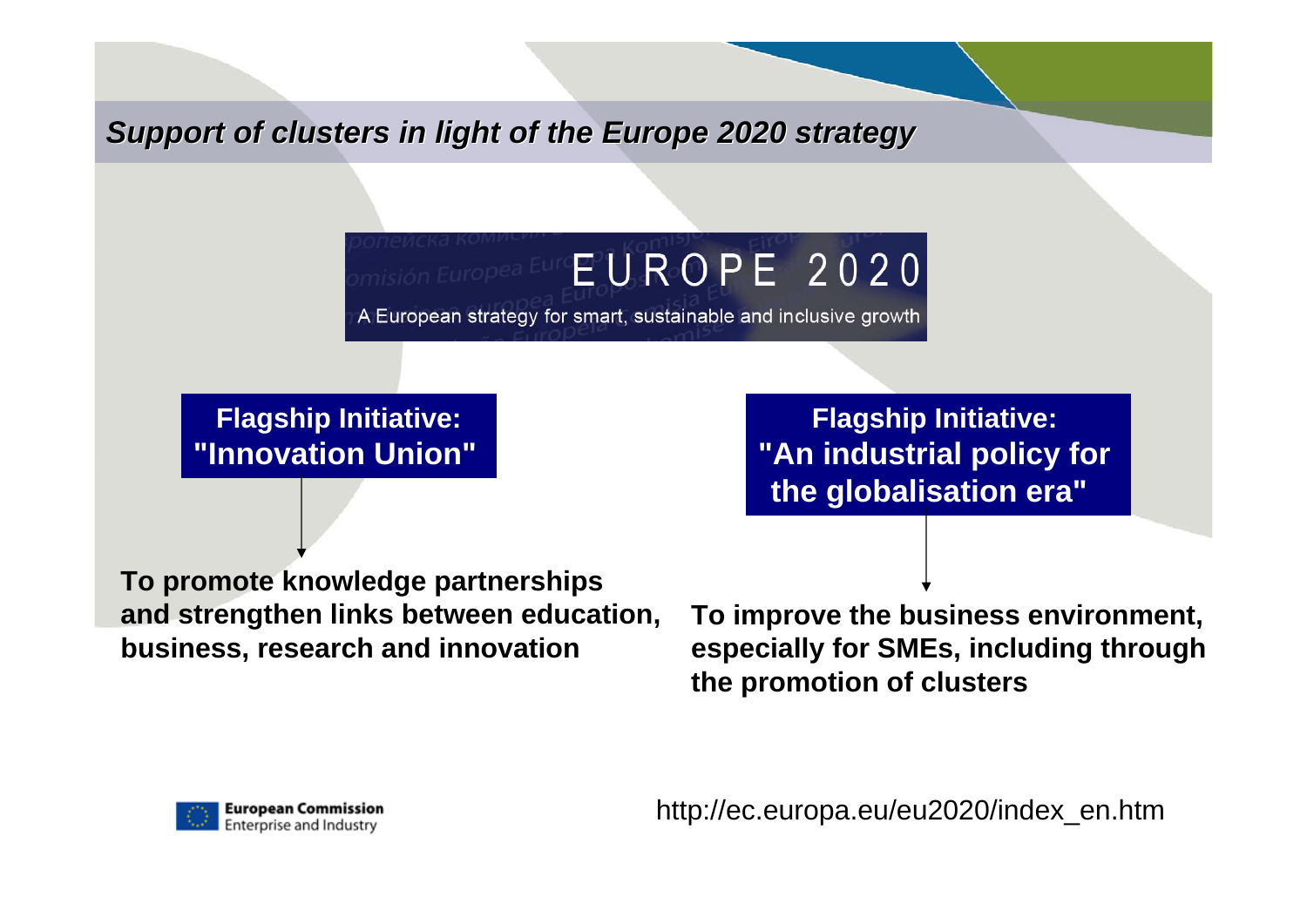**Clusters in Europe – Mobilising clusters for competitiveness** 

## **The European dimension The European dimension**

- **Europe doesn't lack clusters and cluster initiatives**
- **Objective is to create more "world-class" clusters in Europe**
- **The magic word is "excellence"!**

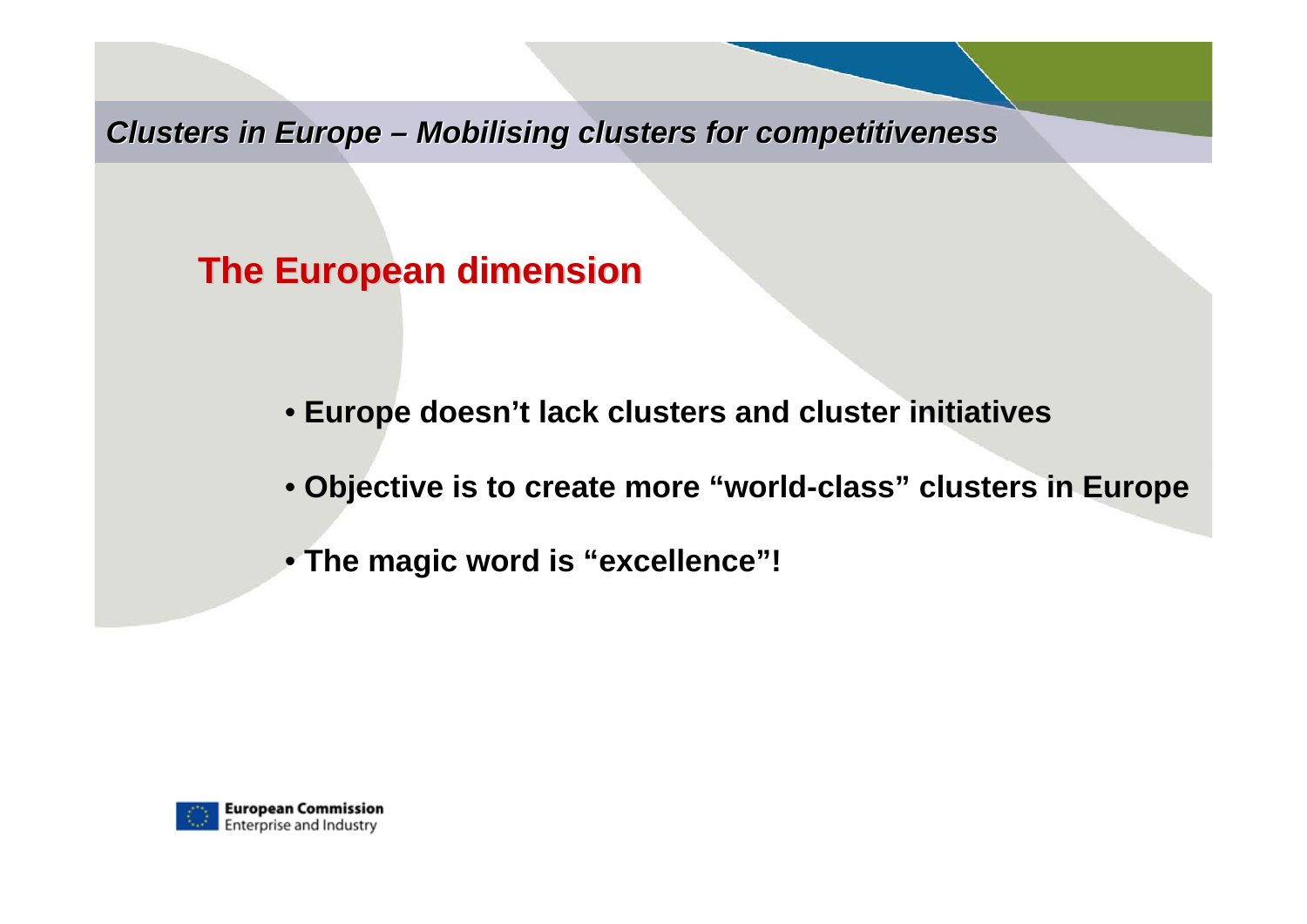

Share of Employees in Strong Clusters, 2005

Source: European Cluster Observatory. ISC/CSC cluster codes 1.0, dataset 20070510

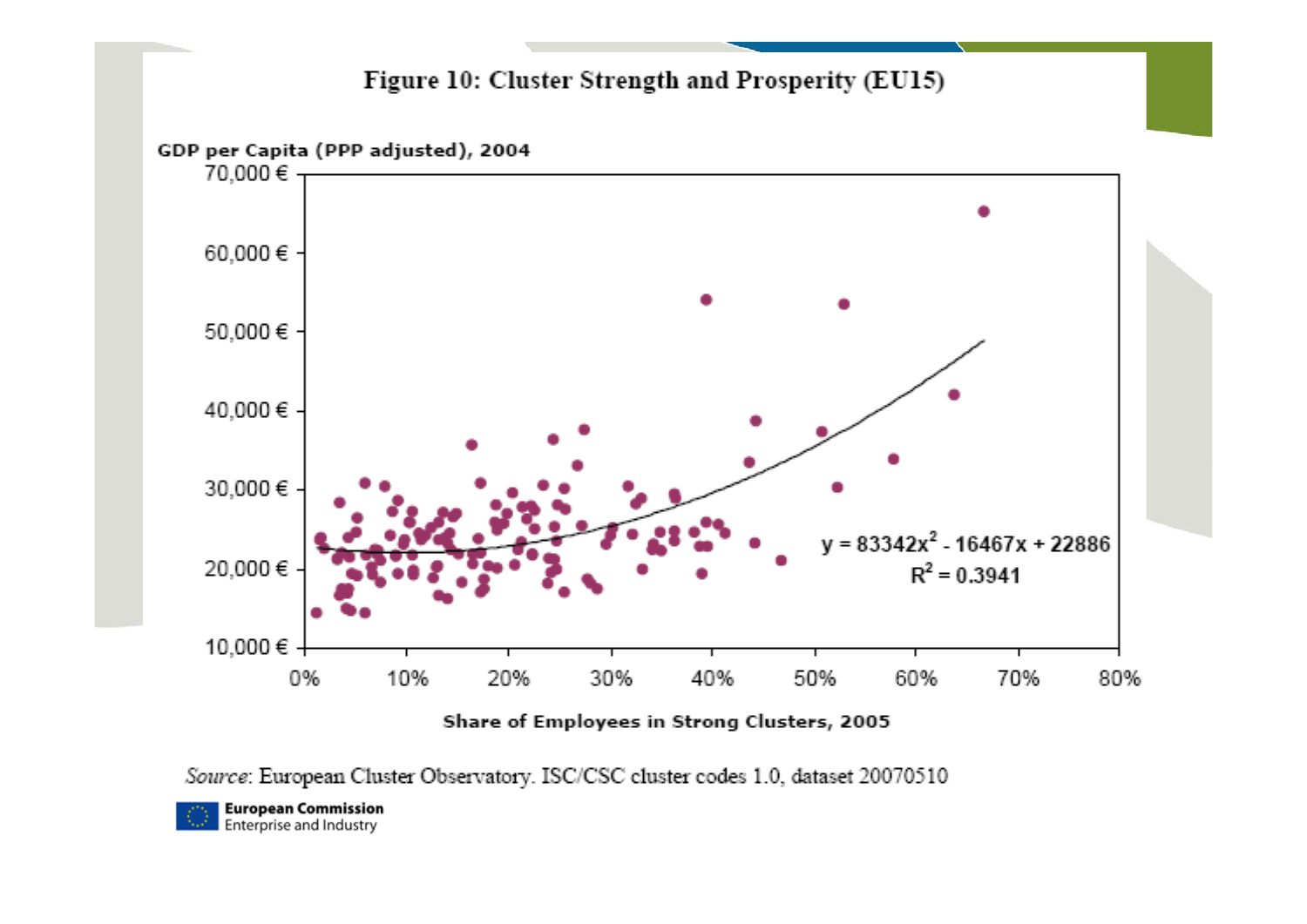Figure 4: Comparison between clustered and non-clustered firms Innovation is higher in clusters than elsewhere (a comparison with IB 2004)



Source: European Commision (2006d) 2006 Innobarometer on cluster's role in facilitating innovation in Europe

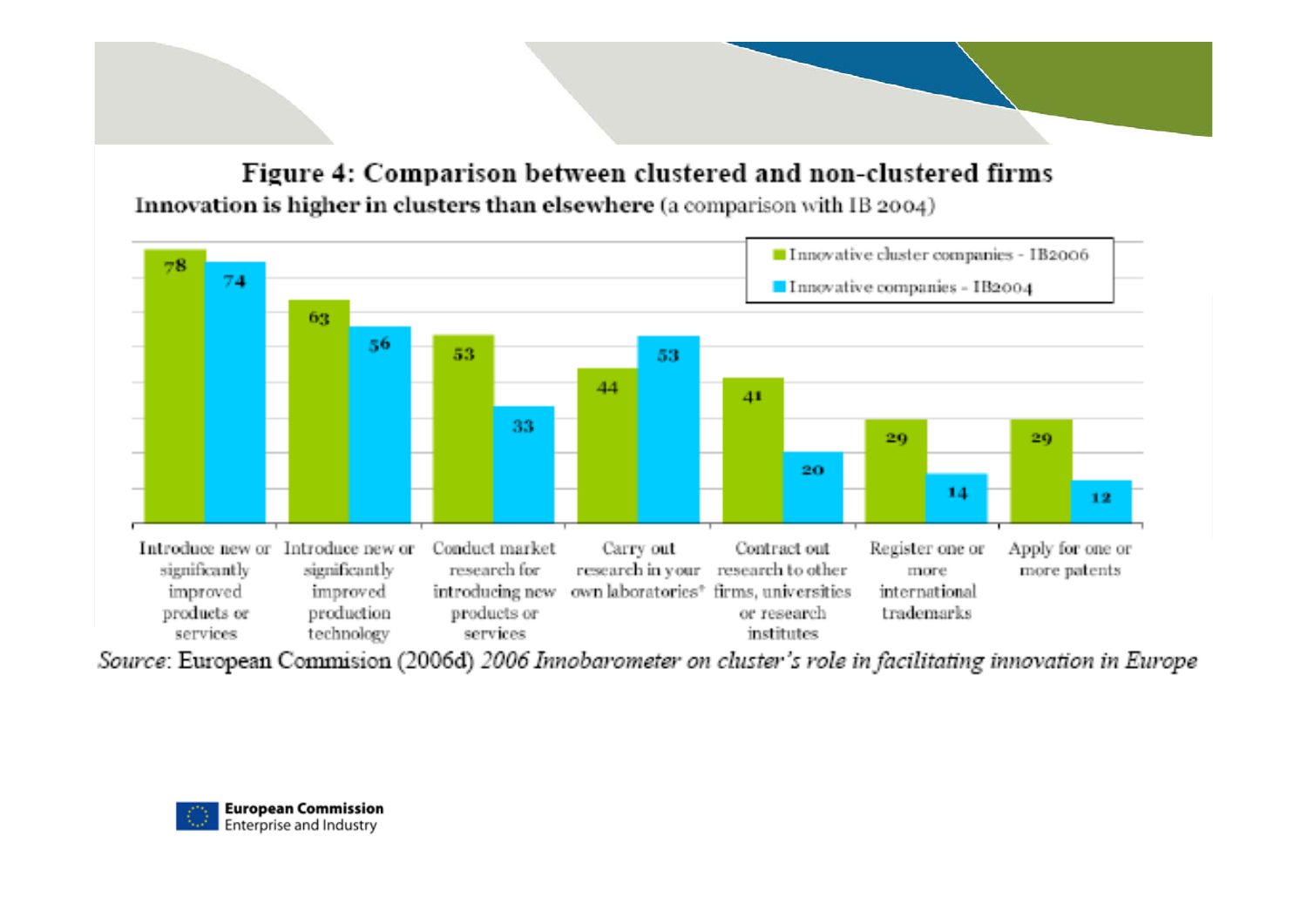#### Figure 11: Support activities of public authorities:

#### Assessment of current levels and desire for improvement



Source: European Commission (2006e) Innobarometer 2006 on clusters.

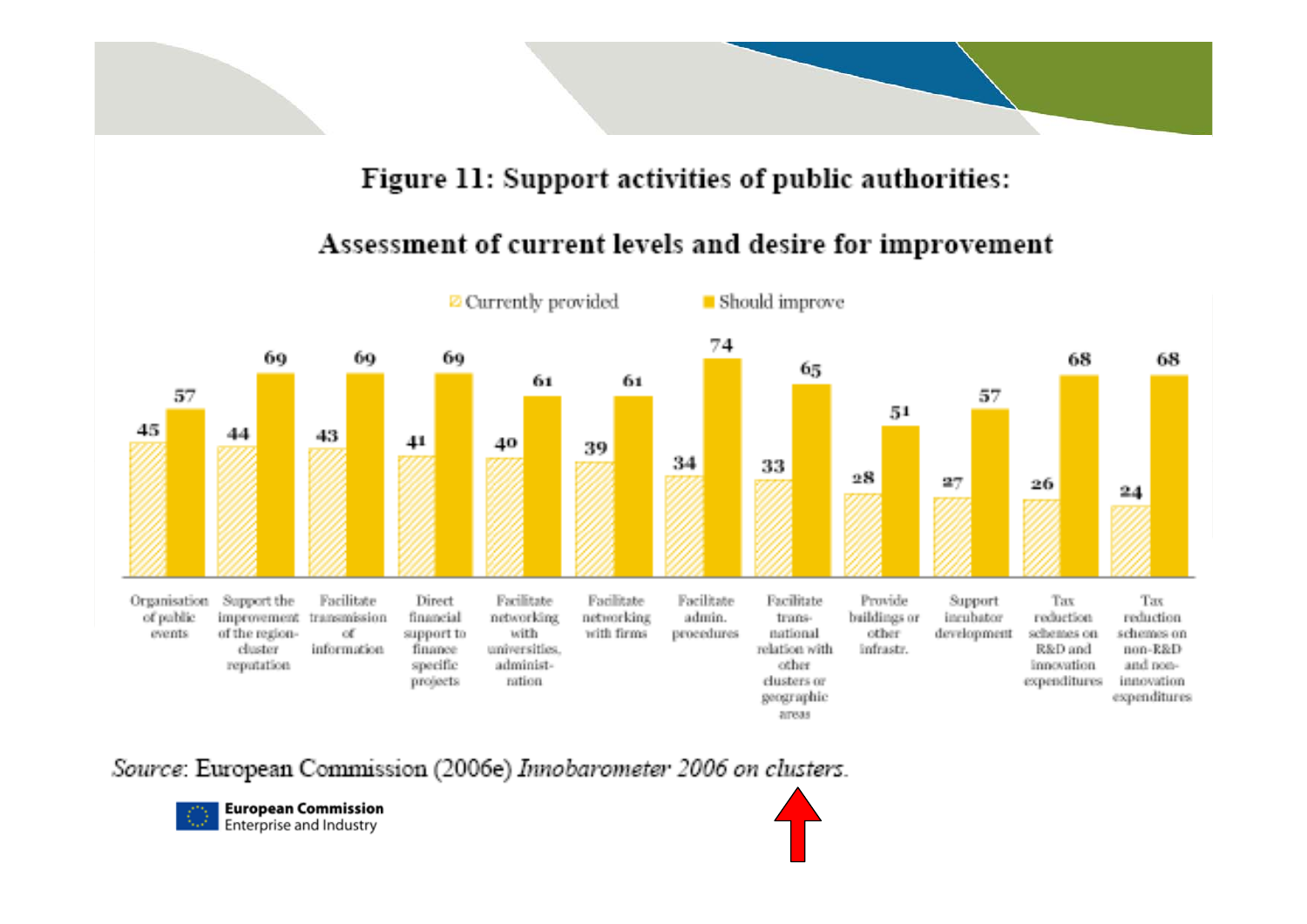# *Barriers for internationalisation cluster cooperation*





**European Commission** 

Enterprise and Industry Source: http://www.kompetenznetze.de/the-service/order-service/medien/shortstudy\_internationalisation.pdf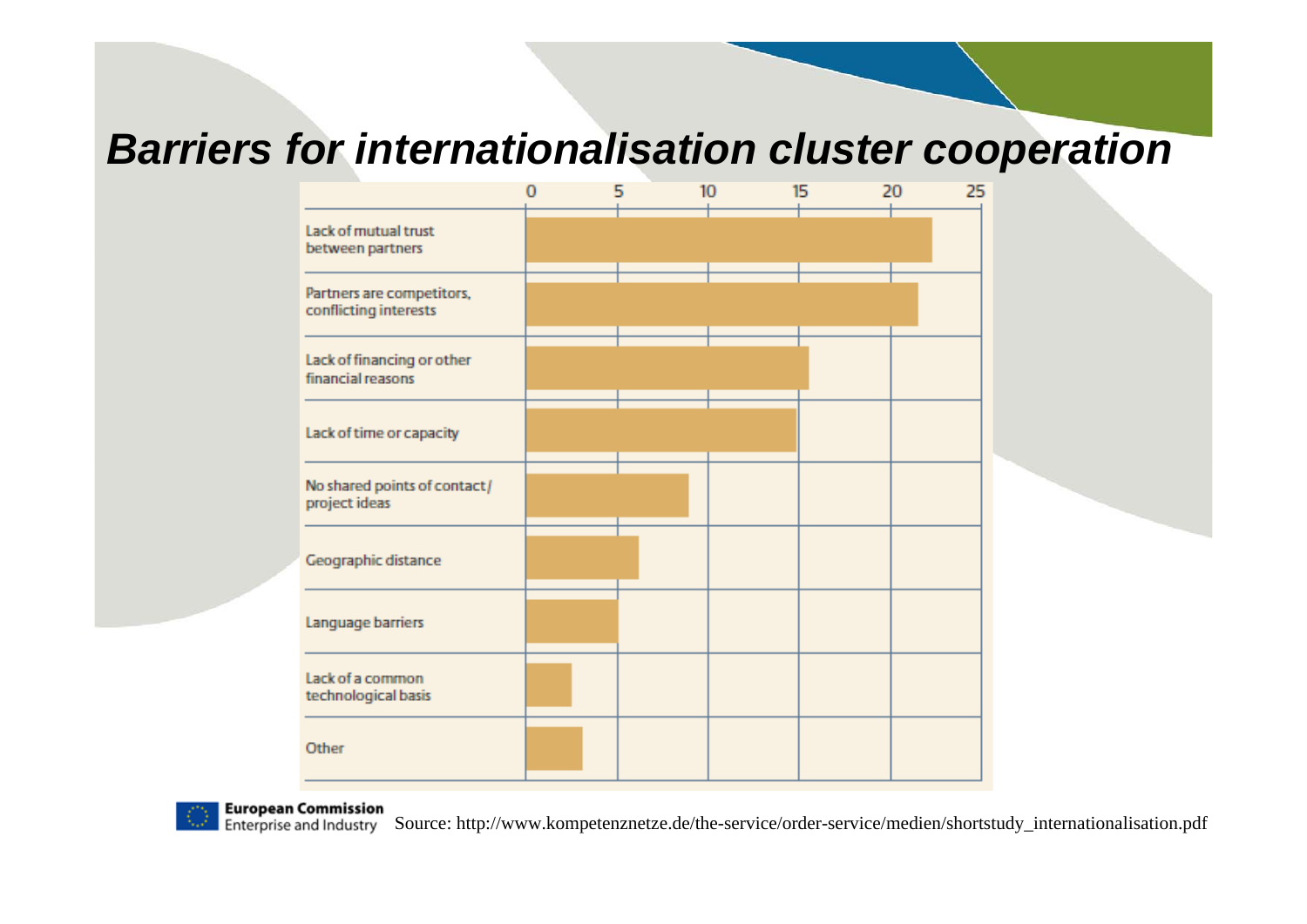# *German-Polish regional networks: Similarities and Differences*

•**Highly interested in R&D cooperation with international networks** •**Lack of detailed information about existing regional networks** •**Both lack concrete internationalisation strategies** •**Targetted business trips and networking visits as well as joint rojects and R&D cooperation seen as key enablers** •**Polish networks see themselves more in the embyonic stage**  •**German networks have a higher median of members (maturity)** 



Figure 16: Barriers for network based bilateral German Polish co-operation (figures in %)



**European Commission** 

Figure 15: Enablers for regional network based bilateral German Polish co-operation (figures in %) Enterprise and Industry Source: http://www.iit-berlin.de/veroeffentlichungen/cluster\_stuy\_poland.pdf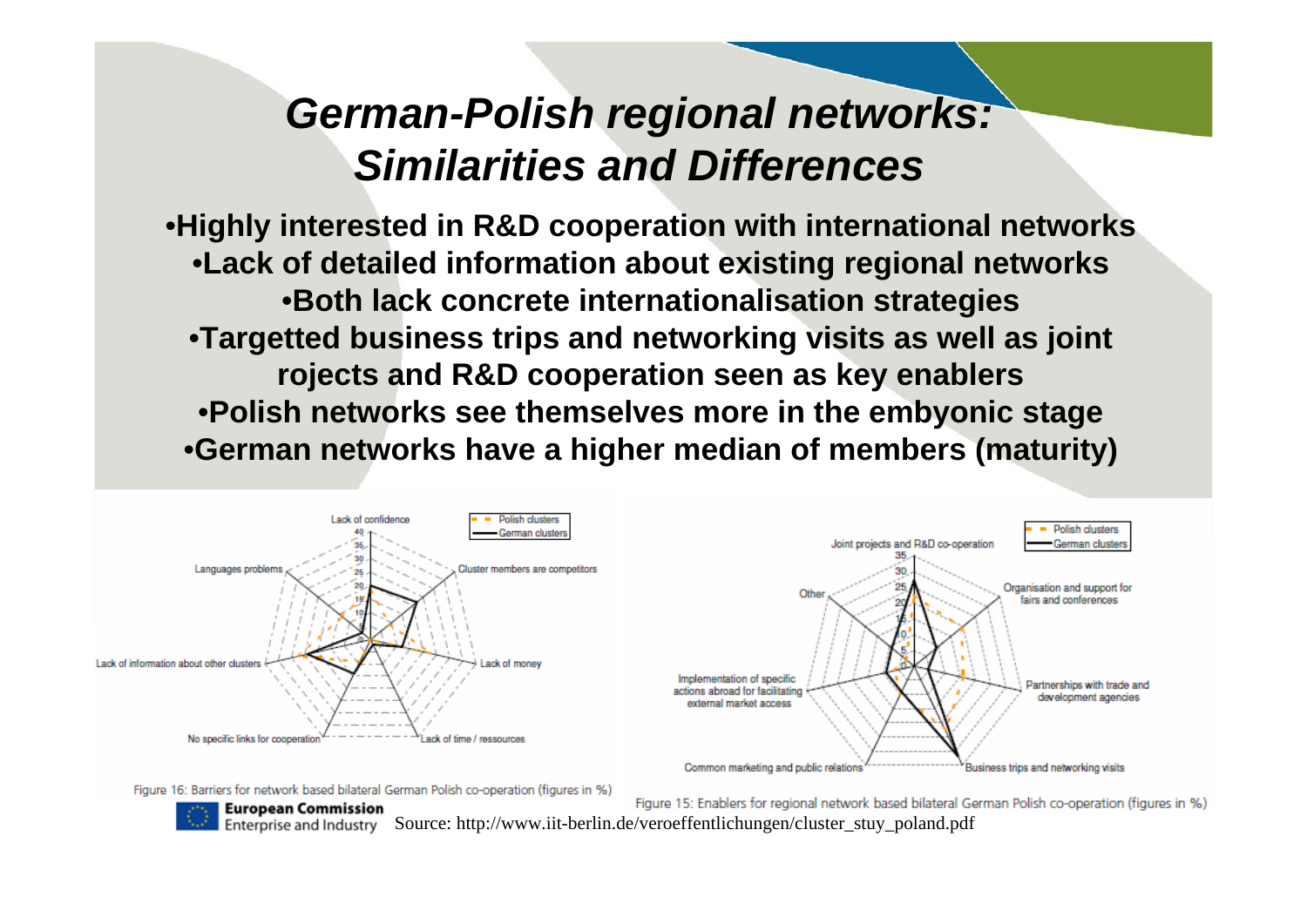*Towards more and better international cluster cooperation*

• **International cluster cooperation can help to acquire complementary competences and best know-how available, to learn from each other and to access targeted markets**

• **But only 10 % of cluster initiatives have concrete internationalisation strategy plans (2007 Kompetenznetze survey)**

•**Cluster partnerships of the Cluster-IP are invited to test new forms of international cluster cooperation (e.g. "ambassador schemes")**

• **The European Cluster Alliance (e.g. through a reflection group on the internationalisation on clusters) and the European Cluster Policy Group will address this issue in the future**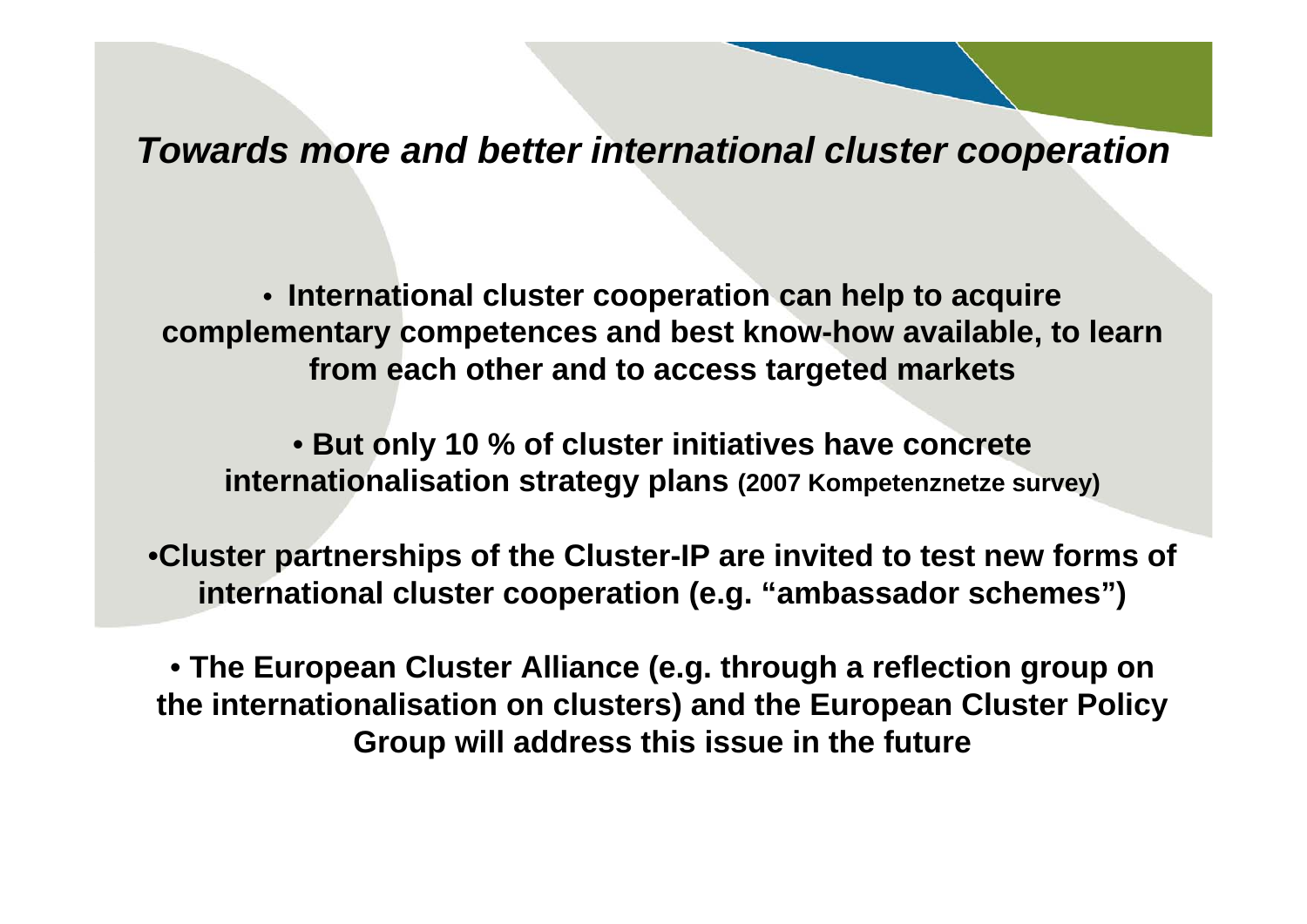### *Overview of EU initiatives in support of clusters*

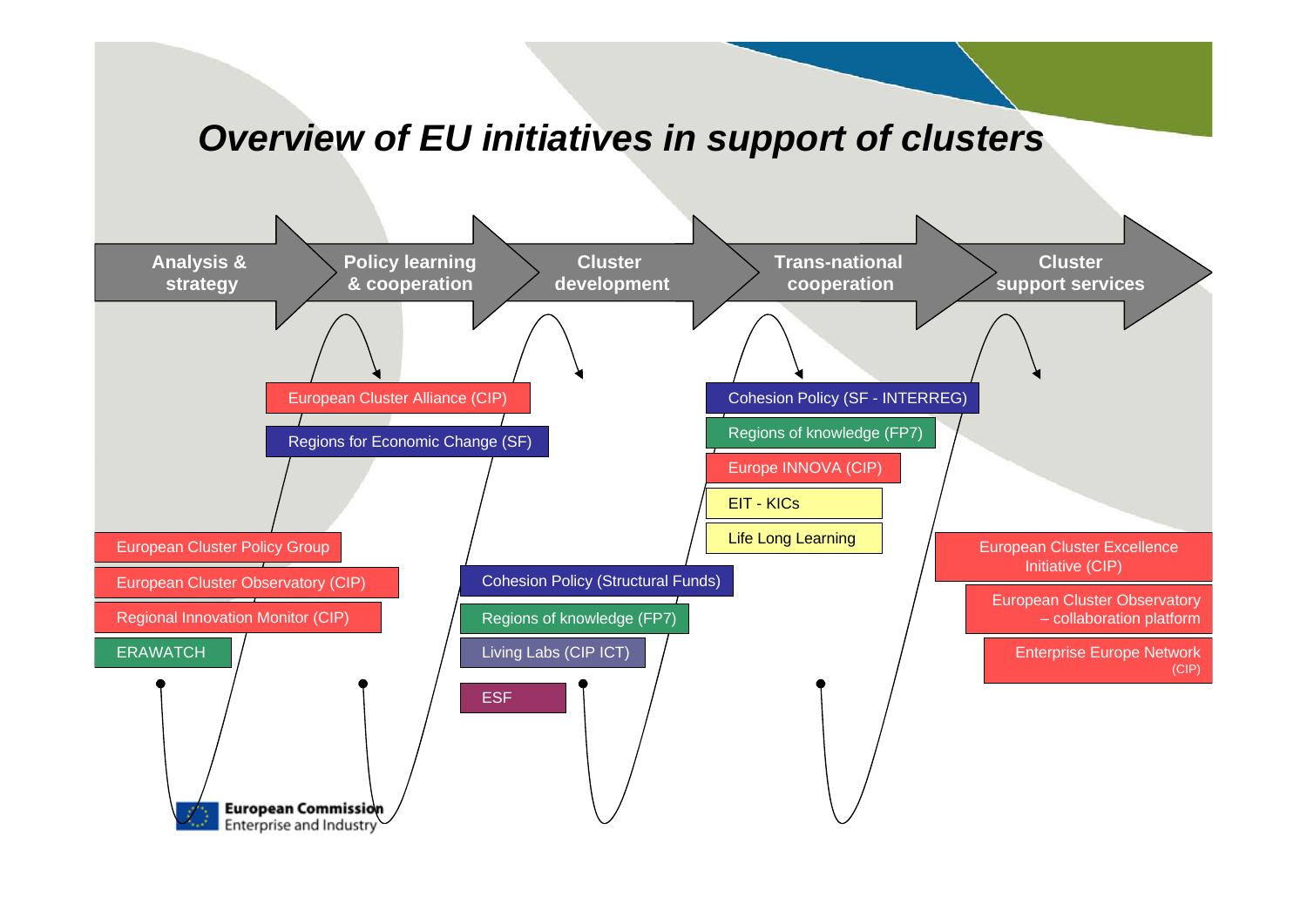### *Current EU-Initiatives in support of clusters*



www.europe-innova.eu/web/guest/cluster-cooperation/overview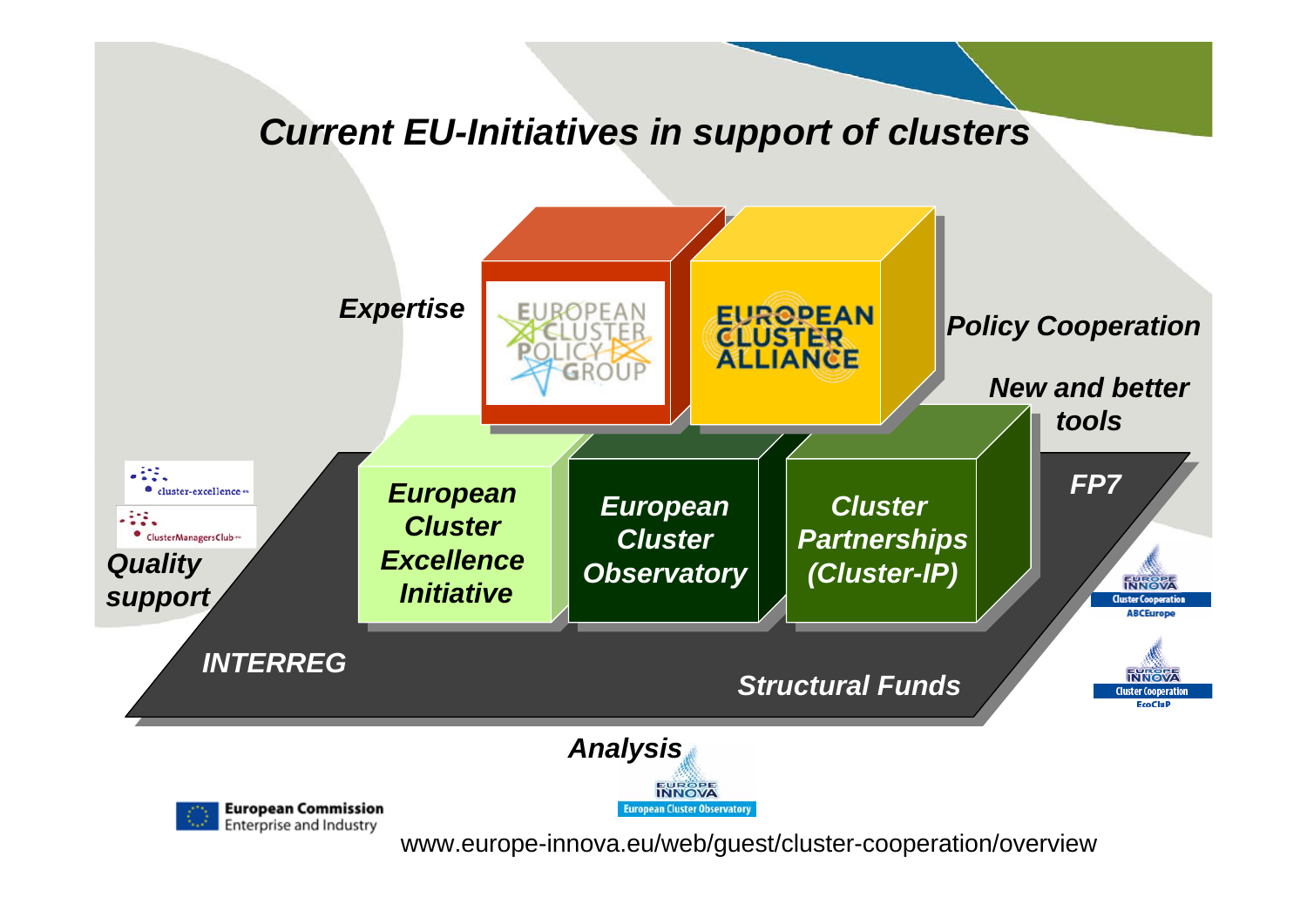#### *European Cluster Alliance ( European Cluster Alliance (www.proinno www.proinno-europe.eu/eca europe.eu/eca)*



The European Cluster Alliance is an open platform fostering trans-national cooperation between cluster policy makers.

It aims to become **the laboratory for the development and testing of new cluster concepts** in the EU.

The ECA is animated within the TACTICS project coordinated by OSEO France.

#### *TOPICS*

- Fostering international cluster cooperation
- Evaluating cluster excellence
- Supporting cluster marketing and branding
- Clusters addressing new innovative industries
- Channeling R&D funding and innovation through excellent clusters
- New approaches for the development of macro regions through cluster cooperatio n
- User driven excellent cluster policies

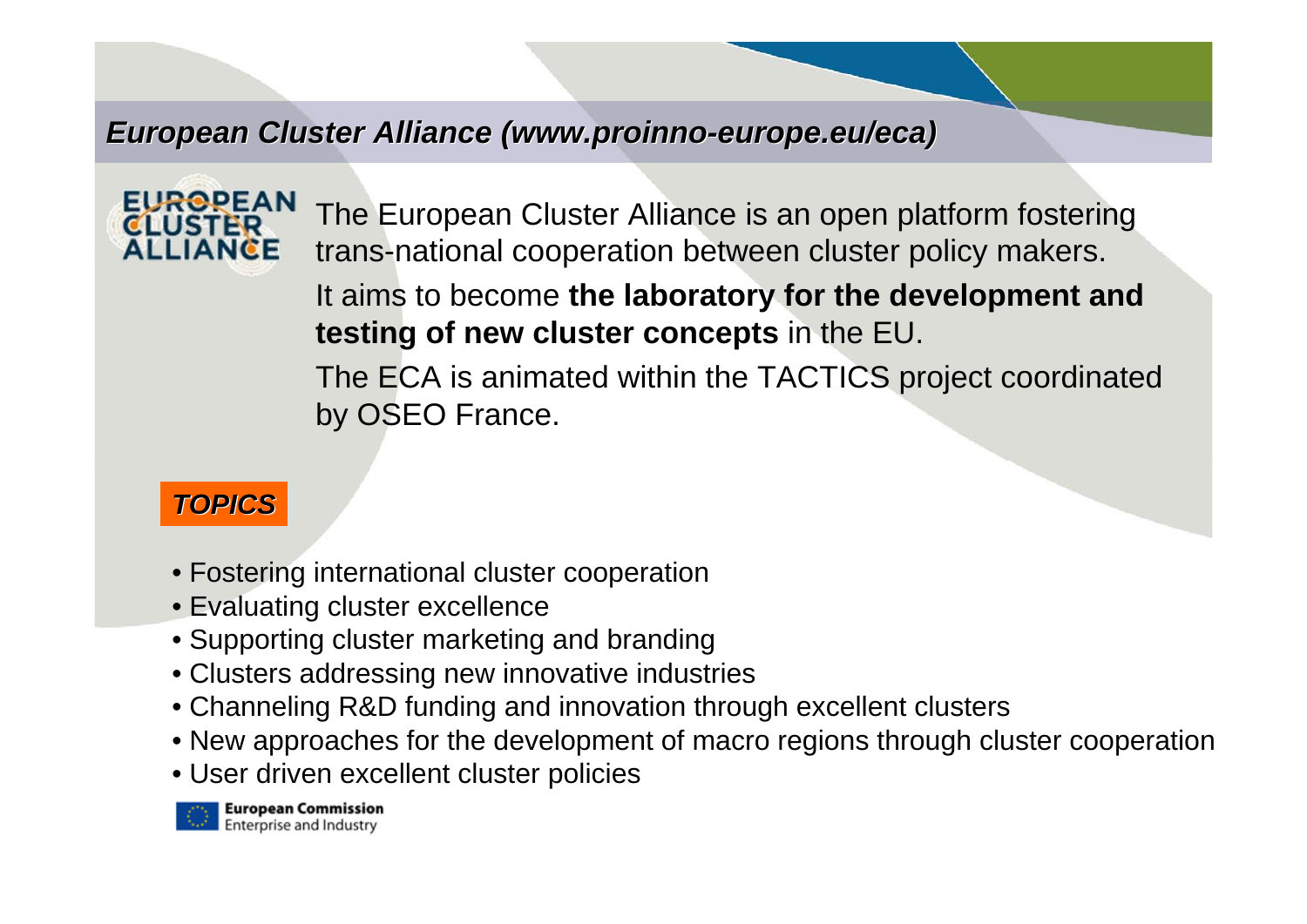## *Cluster mapping of the European Cluster Observatory*

| <b>European Cluster Observatory</b> |                                                                                                                                                                                                                                                                                                                                                                                                                                                                                                                                                               |                                                |       |              |                |                              |                         |                          |              |           |  |
|-------------------------------------|---------------------------------------------------------------------------------------------------------------------------------------------------------------------------------------------------------------------------------------------------------------------------------------------------------------------------------------------------------------------------------------------------------------------------------------------------------------------------------------------------------------------------------------------------------------|------------------------------------------------|-------|--------------|----------------|------------------------------|-------------------------|--------------------------|--------------|-----------|--|
|                                     | <b>Cluster Mapping Database</b>                                                                                                                                                                                                                                                                                                                                                                                                                                                                                                                               |                                                |       |              |                |                              |                         |                          |              |           |  |
| Home                                | Region                                                                                                                                                                                                                                                                                                                                                                                                                                                                                                                                                        | Clustercategory                                |       |              |                | Filter                       |                         |                          |              |           |  |
| Cluster Mapping                     | Europe, all<br>» Select country/region                                                                                                                                                                                                                                                                                                                                                                                                                                                                                                                        | <b>Automotive</b><br>» Select cluster category |       |              |                | 1-3 stars<br>» Select filter |                         |                          |              |           |  |
| Cluster Organisations               |                                                                                                                                                                                                                                                                                                                                                                                                                                                                                                                                                               |                                                |       |              |                |                              |                         |                          |              |           |  |
| <b>Cluster Policies</b>             |                                                                                                                                                                                                                                                                                                                                                                                                                                                                                                                                                               |                                                |       |              |                |                              |                         |                          |              |           |  |
| Cluster Library                     | table<br>map                                                                                                                                                                                                                                                                                                                                                                                                                                                                                                                                                  | graph                                          |       |              |                |                              |                         |                          |              |           |  |
| Join Observatory                    |                                                                                                                                                                                                                                                                                                                                                                                                                                                                                                                                                               |                                                |       |              |                |                              |                         |                          |              |           |  |
| Methodology                         | Automotive regional clusters in Europe<br>1, 2 and 3 star regional clusters                                                                                                                                                                                                                                                                                                                                                                                                                                                                                   |                                                |       |              |                |                              |                         |                          |              |           |  |
| Links                               | Cluster                                                                                                                                                                                                                                                                                                                                                                                                                                                                                                                                                       | <b>Employees</b>                               | Size  | Spec.        | Focus          |                              | <b>Stars Innovation</b> | Exports                  | <b>Notes</b> |           |  |
| Contact                             | Stuttgart, DE                                                                                                                                                                                                                                                                                                                                                                                                                                                                                                                                                 | 136 353 5.25%                                  |       | 6.62         | 9.35%          | ***                          | High                    |                          |              | $\lambda$ |  |
|                                     | Piemonte (Turin), IT                                                                                                                                                                                                                                                                                                                                                                                                                                                                                                                                          | 85 915 3.31%                                   |       | 3.49         | 4.92%          | ***                          | Medium                  | Weak                     |              |           |  |
|                                     | Oberbayern (München), DE                                                                                                                                                                                                                                                                                                                                                                                                                                                                                                                                      | 82 339 3.17%                                   |       | 3.69         | 5.22%          | ***                          | High                    |                          |              |           |  |
|                                     | Braunschweig, DE                                                                                                                                                                                                                                                                                                                                                                                                                                                                                                                                              | 79 997 3.08%                                   |       | 10.73        | 15.16%         | ***                          | High                    |                          |              |           |  |
|                                     | Dogu Marmara (Bursa), TR                                                                                                                                                                                                                                                                                                                                                                                                                                                                                                                                      | 44 901 1.73%                                   |       | 4.64         | 6.55%          | ***                          | N/A                     | Strong                   | ь            |           |  |
| Search                              | Västsverige (Gothenburg), SE                                                                                                                                                                                                                                                                                                                                                                                                                                                                                                                                  | 42 832 1.65%                                   |       | 3.66         | 5.17%          | ***                          | High                    | Strong                   |              |           |  |
|                                     | Karlsruhe, DE                                                                                                                                                                                                                                                                                                                                                                                                                                                                                                                                                 | 40 694 1.57%                                   |       | 3.03         | 4.28%          | 审审审                          | High                    |                          |              |           |  |
|                                     | Niederbayern (Landshut), DE                                                                                                                                                                                                                                                                                                                                                                                                                                                                                                                                   | 37 960 1.46%                                   |       | 7.44         | 10.51%         | ***                          | Medium                  |                          |              |           |  |
|                                     | W Midlands (Birmingham), UK                                                                                                                                                                                                                                                                                                                                                                                                                                                                                                                                   | 37 913 1.46%                                   |       | 2.26         | 3.20%          | ***                          | High                    | Weak                     |              |           |  |
| » Search                            | Sud - Muntenia (Ploiesti), RO                                                                                                                                                                                                                                                                                                                                                                                                                                                                                                                                 | 32 935 1.27%                                   |       | 2.71         | 3.82%          | 事事事                          | N/A                     | Weak                     |              |           |  |
|                                     | Severovychod (Hradec Králové), CZ                                                                                                                                                                                                                                                                                                                                                                                                                                                                                                                             | 31 578 1.22%                                   |       | 3.40         | 4.80%          | ***                          | Low                     | Strong                   |              |           |  |
|                                     | Stredni Cechy (Prague Surroundings), CZ                                                                                                                                                                                                                                                                                                                                                                                                                                                                                                                       | 29 511 1.14%                                   |       | 4.02         | 5.68%          | ***                          | Medium                  | Strong                   |              |           |  |
|                                     | Castilla y León (Valladolid), ES                                                                                                                                                                                                                                                                                                                                                                                                                                                                                                                              | 27 136 1.04%                                   |       | 2.07         | 2.93%          | ***                          | Low                     | Strong                   |              |           |  |
|                                     | Hannover, DE                                                                                                                                                                                                                                                                                                                                                                                                                                                                                                                                                  | 25 980 1.00%                                   |       | 2.72         | 3.84%          | 米米米                          | High                    |                          |              |           |  |
|                                     | Saarland (Saarbrücken), DE                                                                                                                                                                                                                                                                                                                                                                                                                                                                                                                                    | 25 123 0.97%                                   |       | 5.35         | 7.55%          | ***                          | Medium                  |                          |              |           |  |
|                                     | Franche-Comté (Besançon), FR                                                                                                                                                                                                                                                                                                                                                                                                                                                                                                                                  | 24 767 0.95%                                   |       | 5.38         | 7.60%          | ***<br>東東                    | Medium                  | Strong                   |              |           |  |
|                                     | Köln, DE                                                                                                                                                                                                                                                                                                                                                                                                                                                                                                                                                      | 36 986 1.42%                                   |       | 1.96         | 2.77%          |                              | High                    |                          |              |           |  |
|                                     | Nord - Pas-de-Calais (Lille), FR<br>Connection Seconds, Pre-                                                                                                                                                                                                                                                                                                                                                                                                                                                                                                  | 30 989 1.19%                                   | 0.040 | 1.96<br>2.74 | 2.77%<br>o nno | **<br>**                     | Low<br>an a shine       | Strong<br>0.444433344444 |              |           |  |
|                                     |                                                                                                                                                                                                                                                                                                                                                                                                                                                                                                                                                               |                                                |       |              |                |                              |                         |                          |              |           |  |
|                                     | Innovation: Data is for region, regardless of cluster category. Based on 2006 European Regional Innovation Scoreboard, MERIT<br>Exports: Data is national export data for the cluster category, regardless of region. Based on International Cluster<br>Competitiveness Project, ISC at HBS<br>Note<br>la) Cluster Stars uncertain: detailed data unavailable<br>b) Year of data is more than three years older than the reference year (2006)<br>Source: European Cluster Observatory. ISC/CSC cluster codes 1.0. dataset 20070613<br>Download as: odf I csv |                                                |       |              |                |                              |                         |                          |              |           |  |



#### *Example: Automotive clusters*

But the economic crisis will change the map of automotive clusters



**European Commission** Enterprise and Industry



**[http://www.clusterobservatory.eu](http://www.proinno-europe.eu/index.cfm?fuseaction=page.display&topicID=434&parentID=0)**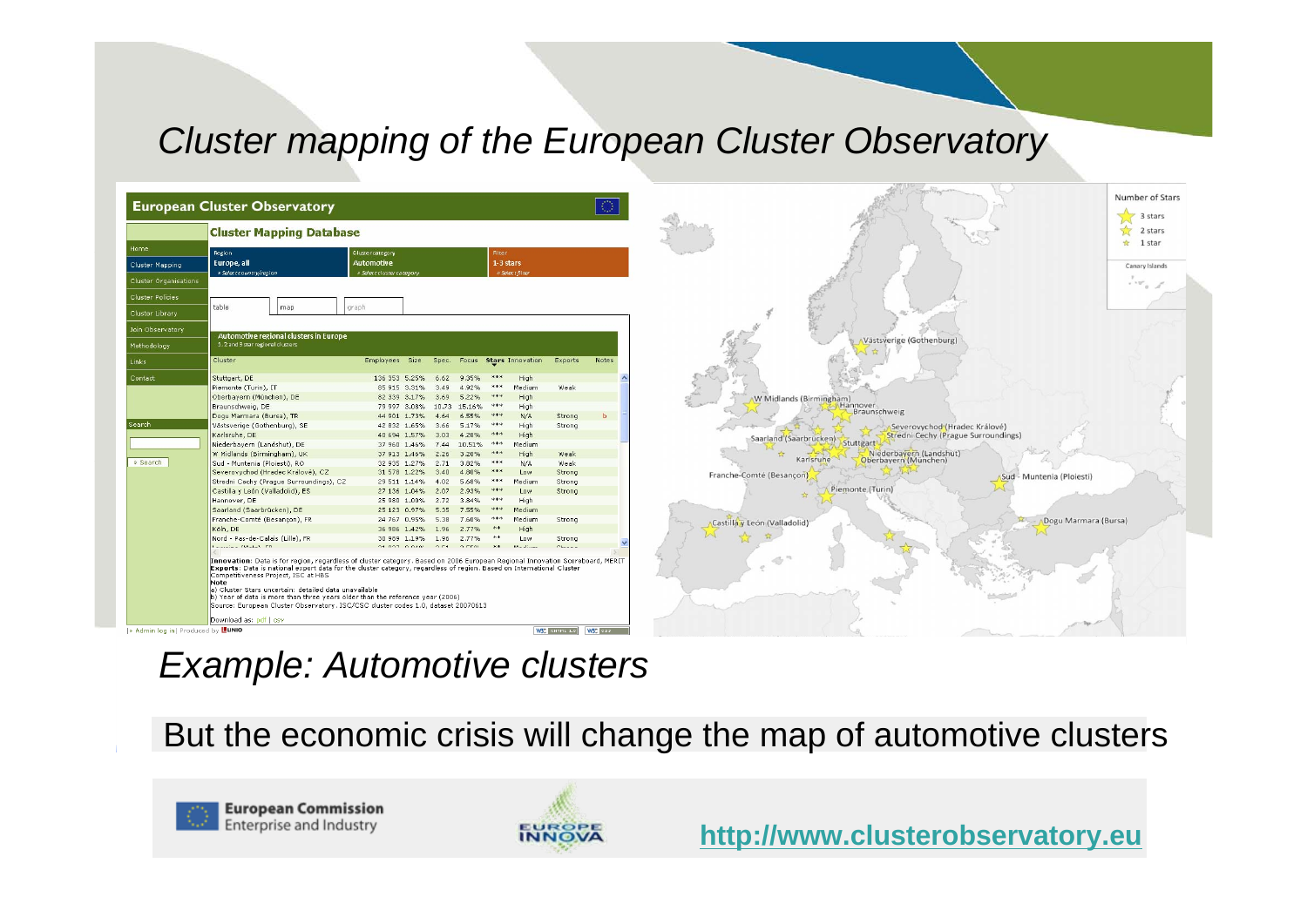# *From cluster networking to cluster partnering*

*- Experience from Europe INNOVA cluster networks:*

- **Building trust takes time**
- **Engage businesses through matchmaking events and cluster visits**
- **Exchange and mutual learning on better cluster management**
- **Analysis of clusters and cluster support structure for more evidence-based policy-making**



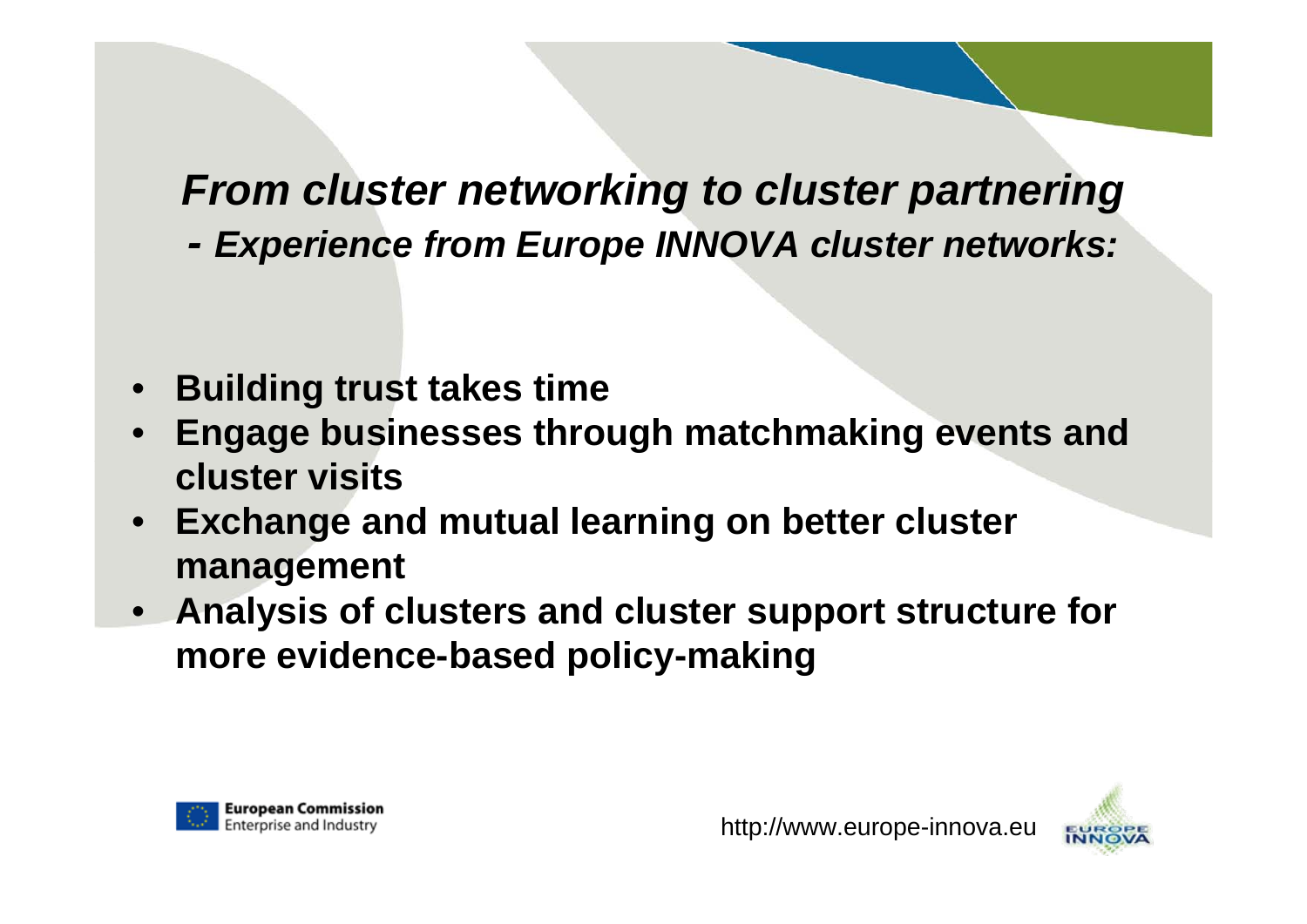## *Cluster partnerships of cluster organisations as test fields for new customised innovation support services*

- **The Cluster-IP (Innovation Platform) under Europe INNOVA**™ **fosters cooperation between sectoral cluster initiatives**
- **Aim is to develop and test new practical tools to support SMEs and their internationalisation through clusters**
- **Transnational partnering between cluster organisatins and their businesses**
- **Exploitation of joint research capacity**
- **Intellectual Property Rights (IPR) support for the internationalisation of innovative SMEs**

Cluster Cooperation **ABCEurope** 

• **ABCEurope develops further new forms of international cluster cooperation ("cluster ambassador scheme")**



http://www.europe-innova.eu/cluster-ip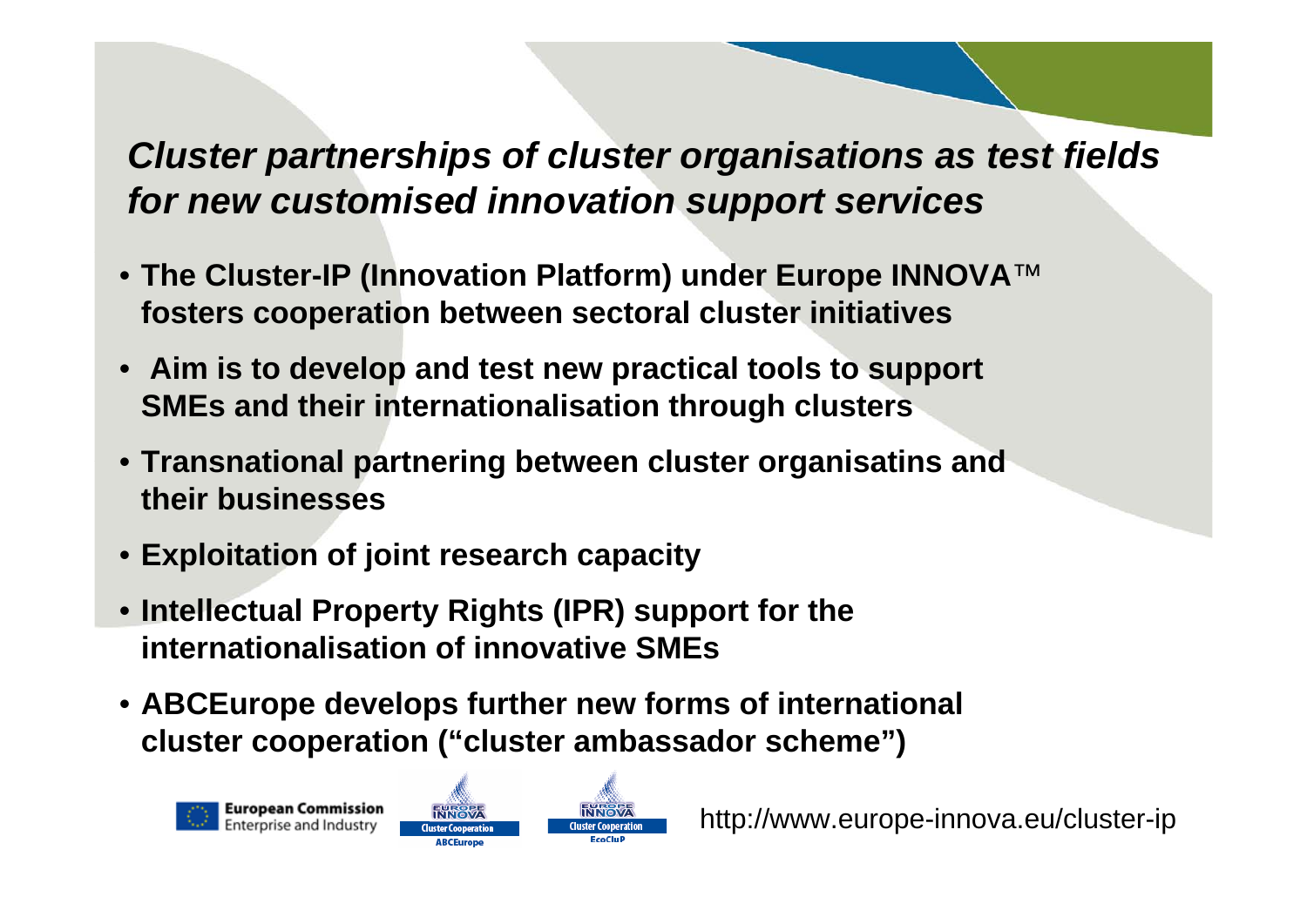### **New areas of specialisation emerge from existing expertise**

Mapping of Mega‐Clusters in Denmark (by FORA)

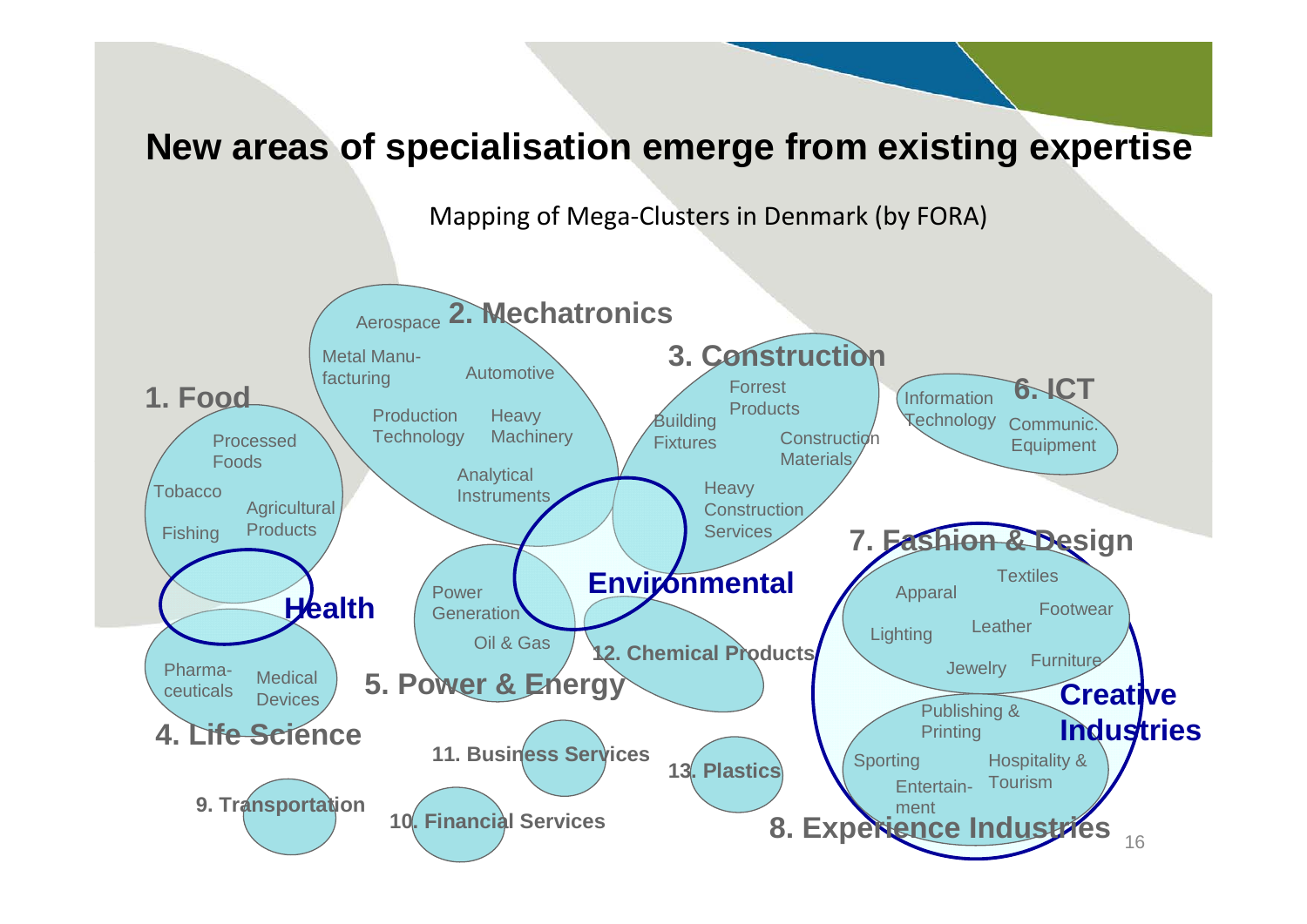# **Towards a European Creative Industry Alliance**



**European Commission** Enterprise and Industry

http://www.europe-innova.eu/creative-industries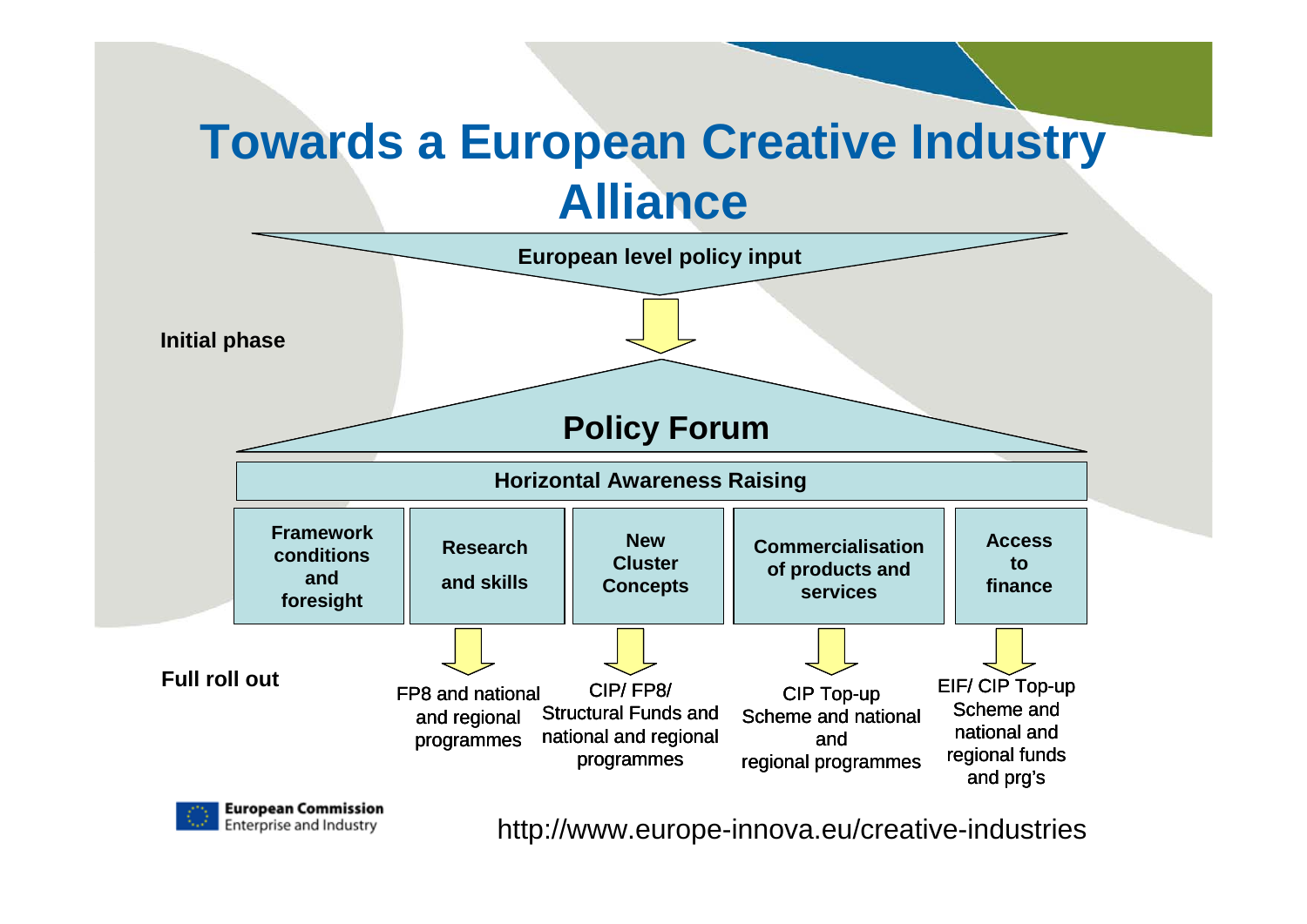### **New challenges and cluster policy responses**

- $\div$  To strive for cluster excellence at all levels
- To provide more and better information on what cluster and cluster organisations offer
- To better understand drivers of emerging industries
- To develop new cluster support methods and tools, especially for SMEs
- ❖ To professionalise cluster management
- To strengthen international cluster cooperation and partnering
- To develop better cluster policies, e.g. for emerging industries
- To promote user-driven innovation through clusters
- To address societal challenges and make more efficient use of research and innovation support through clusters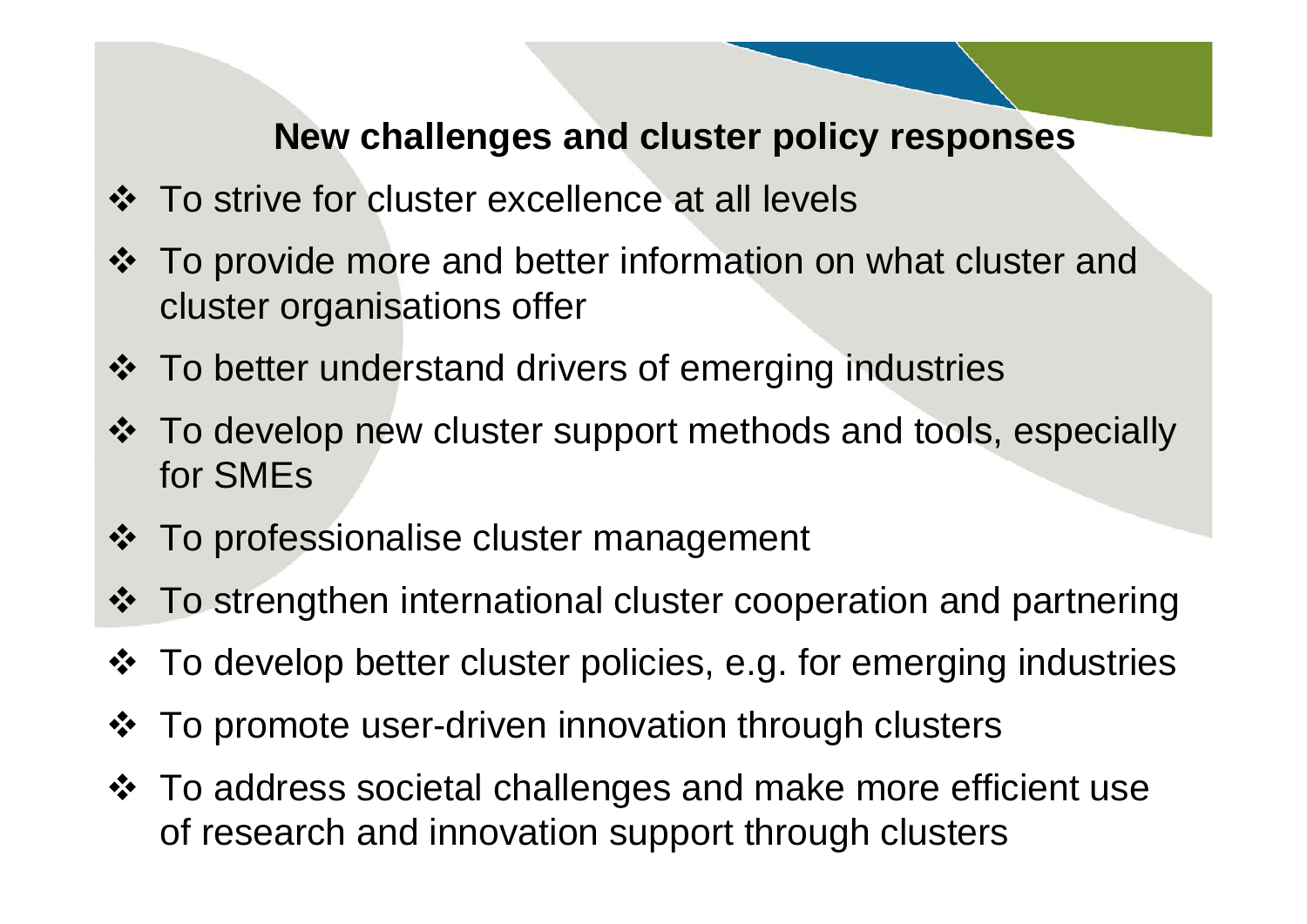

29. Sept. - 1. Oct. 2010 **Brussels**, Belgium

World-Class Clusters Renewing European Industry

www.proinno-europe.eu/clusterconference2010,

# **Looking forward to meeting you at the**  *"European Cluster Conference 2010"*

## **organised by the European Commission under the Belgian EU Presidency**

*"World-Class Clusters Renewing European Industry Class Clusters Renewing European Industry "*

*29 September 29 September –1 October 2010, Brussels 1 October 2010, Brussels*